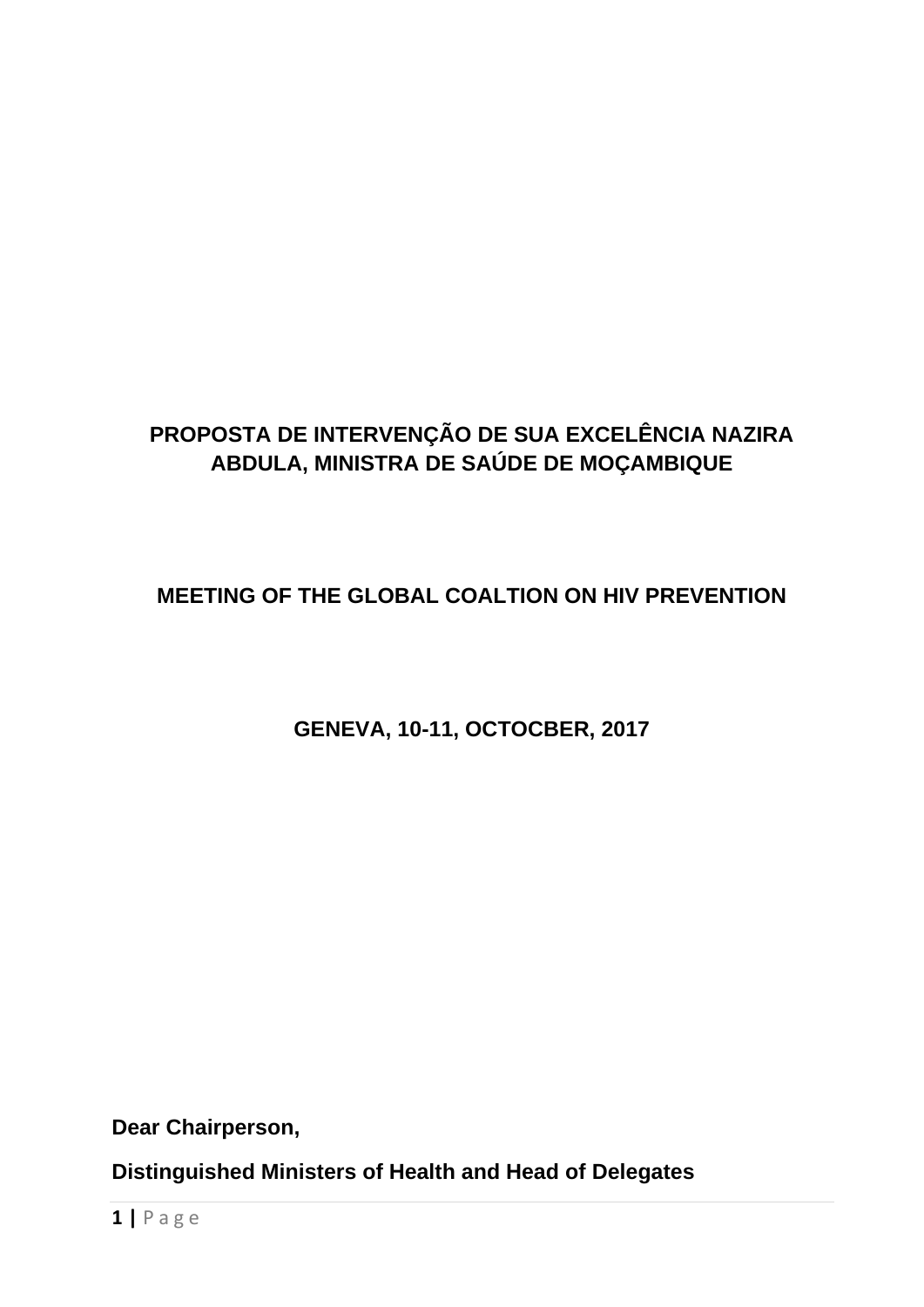## **Ladies and Gentlemen**

Mozambique would like to congratulate UNAIDS and UNFPA for convening the Global HIV Prevention Coalition of Governments, donors, civil society and implementers to re-energize primary prevention in order to achieve the goals that we collectively set in 2016, in New York, at the High-level Meeting on HIV and AIDS.

We have data indicating that Mozambique had a decline of 40% in new infections between 2010 and 2015. Despite this remarkable progress, in 2016, Mozambique had the third highest number of new infections in Africa after South Africa and Nigeria.

It is clear that for Mozambique to achieve the national target of reducing new infections to below 30,000 by 2020 – a reduction of 75% reduction of the 2010 estimates, we must combine primary prevention interventions with the preventative effects of the treatment. We support the need supports the need to strengthen country-led movements to Fast-Track HIV prevention programs, while we increase the access to high quality care and treatment for our fellow citizens already infected with HIV.

To this end, Mozambique is committed to join the Global HIV Prevention coalition and endorse the HIV Prevention road map.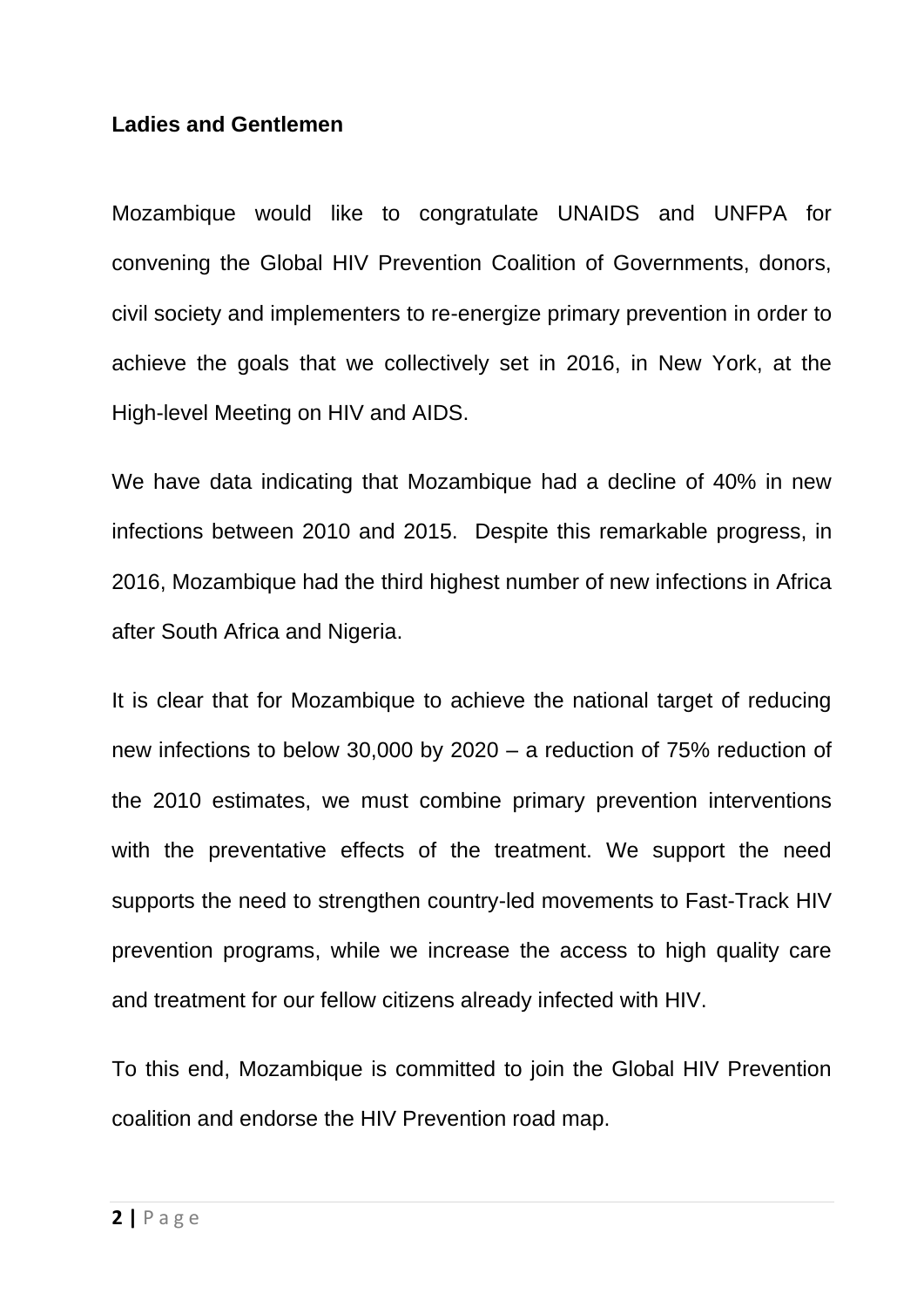This will be achieved through revitalization of primary prevention within the framework of the implementation of the Five Year Government Program 2015-2019, HIV/AIDS National Strategic Plan 2016-2020 and adopted 2016 HIV/AIDS Political Declaration.

Last month we held a national HIV Prevention consultation, and ninety stakeholders representing Government, civil society organizations, networks of people living with HIV, networks of key populations and development partners met in Maputo and reaffirmed our leadership for HIV prevention, reviewed progress and discussed accelerated action for prevention. We committed to undertake 3 concrete steps from the 10 point Global action plan to accelerate progress towards meeting our 2020 commitments on HIV prevention. Specifically, Mozambique will:

- I. Revitalize the Reference Group on Prevention to enhance HIV prevention leadership, oversight and management.
- II. Develop and implement structural interventions to remove barriers that limit access of high impact behavioral and biomedical interventions by key and high-risk populations.
- III. Strengthen communities and civil society organization to support demand creation and increase the coverage of priority prevention interventions.